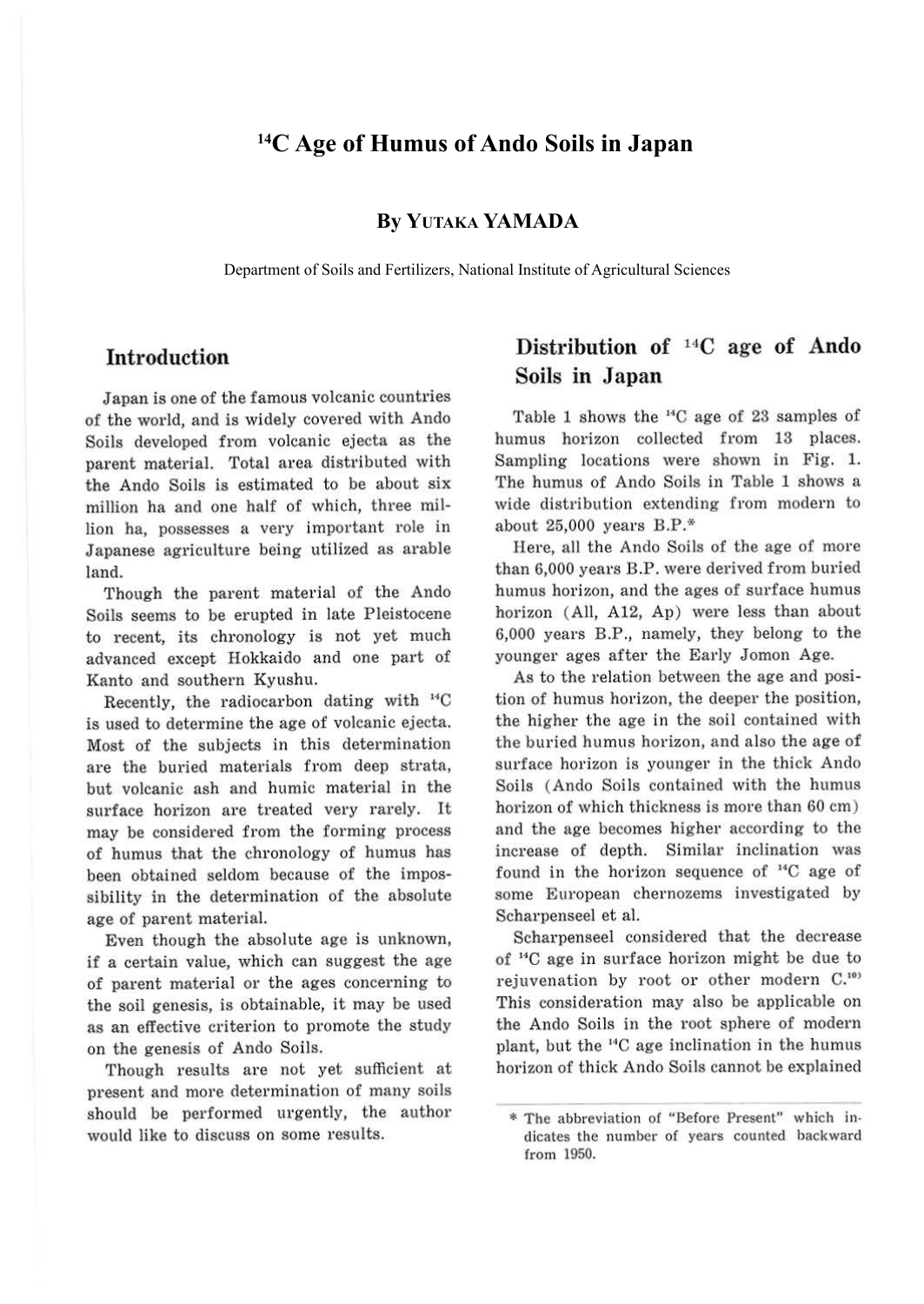

Fig. 1. Distribution map of Ando Soils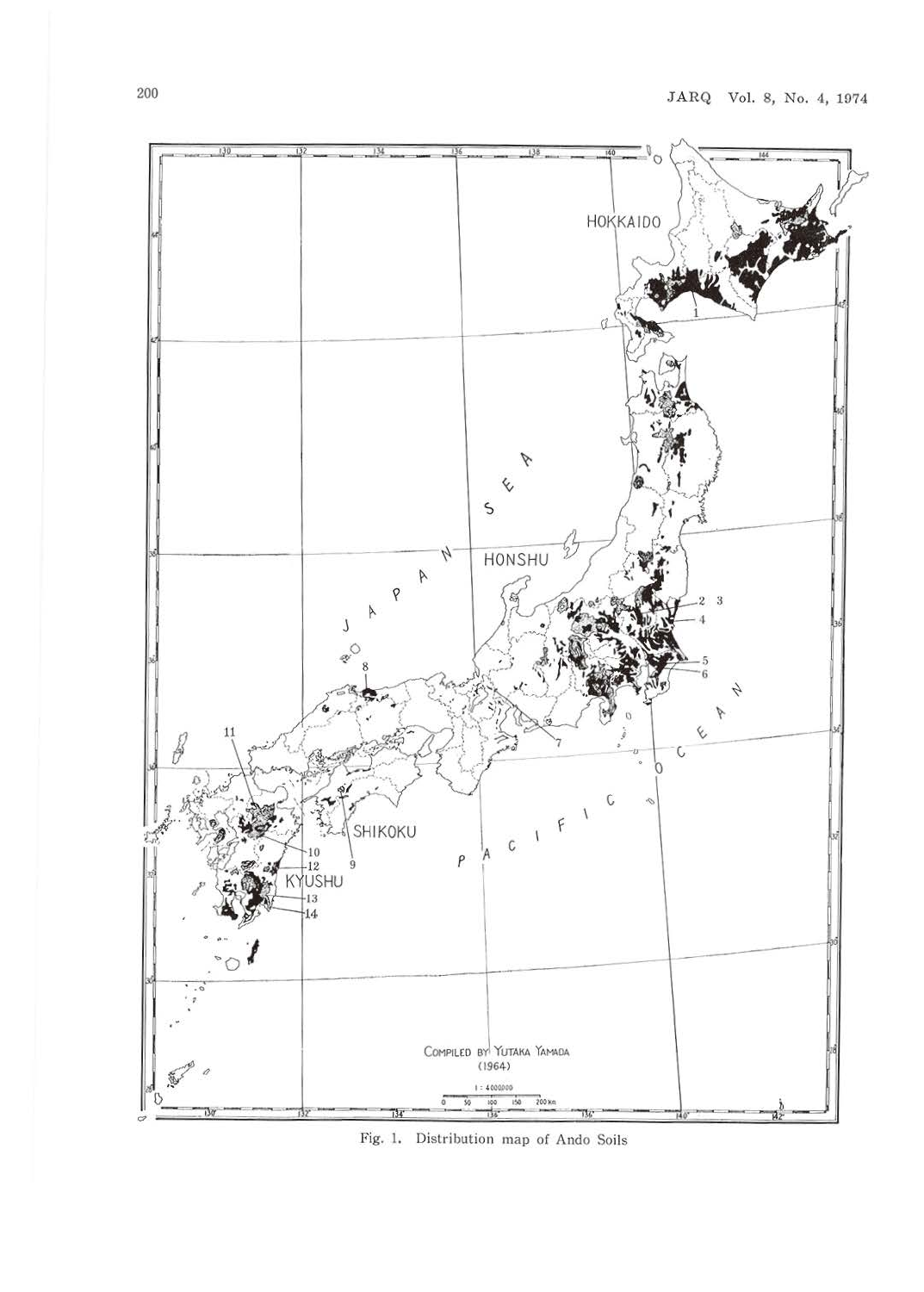|     |                                     | Location        |                  |             | Depth       | Code No.            |          | <sup>14</sup> C Age |
|-----|-------------------------------------|-----------------|------------------|-------------|-------------|---------------------|----------|---------------------|
|     | Soil                                | Lat.            | Lon.             | Horizon     | (cm)        |                     |          |                     |
|     | 1. Hayakita, Hokkaido <sup>2)</sup> | 42°46'          | 141°50'          | A1          | $0 - 8$     | Gak.                | 732      | Modern < 200        |
|     |                                     |                 |                  | <b>IVA</b>  | $25 - 53$   | $\boldsymbol{n}$    | 733      | $1640 + 90$         |
|     |                                     |                 |                  | VA          | $68 - 83$   | $\boldsymbol{H}$    | 734 a    | $3420 + 90$         |
|     | 2. Imaichi, Tochigi <sup>3)</sup>   | 36°42'          | 139°46'          | Ap          | $0 - 28$    | N                   | 1184     | $1690 + 100$        |
|     |                                     |                 |                  | A12         | $28 - 46$   | $^{\prime\prime}$   | 1185     | $4290 + 120$        |
|     |                                     |                 |                  | A13         | $46 - 60$   | ii.                 | 1186     | $5900 + 125$        |
| 3.  | Dozawa, Tochigi <sup>2)</sup>       | 36°41'          | 139°44'          | A12         | $12 - 28$   |                     | Gak. 726 | $3950 + 90$         |
| 4.  | Kanuma, Tochigi <sup>4)</sup>       | 36°30'          | 139°45'          | A12         | $18 - 31$   | $\overline{u}$      | 1076     | $2140 + 80$         |
|     |                                     |                 |                  | <b>IIA</b>  | $97 - 107$  | Ħ.                  | 1077     | $9950 + 300$        |
| 5.  | Kokubunji, Tokyo <sup>2)</sup>      | 35°42'          | 139°29'          | Ap          | $0 - 15$    | $^{\prime\prime}$   | 731      | $2620 + 100$        |
| 6.  | Seijo, Tokyo <sup>5)</sup>          | 35°38'          | 139°37'          | <b>IIIA</b> | 150-180     | $\boldsymbol{\eta}$ | 1129     | $17000 + 400$       |
|     |                                     |                 |                  | <b>IVA</b>  | 200-290     | $\mu$               | 1130     | $24900 + 900$       |
| 7.  | Akasaka, Gifu <sup>6)</sup>         | 35°22'          | 136°35'          | A           | $0 - 10$    | $\dot{H}$           | 734 b    | $5200 + 110$        |
| 8.  | Higashiyama, Tottori <sup>7</sup>   | 35°19'          | 133°34'          | A11         | $0 - 20$    | $\boldsymbol{n}$    | 1528     | $2690 + 100$        |
|     |                                     |                 |                  | <b>IIIA</b> | $60 - 80$   | $\prime$            | 1529     | $5200 + 90$         |
| 9.  | Okubo, Kumamoto <sup>8)</sup>       | 32°56'          | $131^{\circ}$ 0' | <b>IIA</b>  | $60 - 90$   | N                   | 1529     | $11800 + 220$       |
|     |                                     |                 |                  | <b>IVA</b>  | $170 - 195$ | $\dot{H}$           | 1530     | $22100 + 415$       |
|     | 10. Kuju, Oita <sup>2)</sup>        | $33^{\circ}$ 3' | 131°16'          | A12         | $20 - 38$   | Gak.                | 729      | $3500 + 100$        |
|     |                                     |                 |                  | <b>IIIA</b> | $87 - 102$  | $\boldsymbol{n}$    | 728      | $4300 + 270$        |
|     |                                     |                 |                  | VA11        | $122 - 158$ | $\eta$              | 727      | $9060 + 100$        |
| 11. | Bannochi, Miyazaki <sup>9)</sup>    | $32^{\circ}$ 9' | 131°31'          | Ab          | $80 - 100$  | $\boldsymbol{n}$    | 339      | $4570 + 190$        |
| 12. | Arasa, Kagoshima <sup>2)</sup>      | 31°30'          | 130°56'          | A11         | $0 -$<br>7  | $^{\prime\prime}$   | 730      | $1040 \pm 100$      |
|     | 13. Kanoya, Kagoshima <sup>9)</sup> | 31°23'          | 130°52'          | Ab          | 130-150     | $^{\prime\prime}$   | 340      | $5450 + 160$        |

Table 1. <sup>14</sup>C age of some Ando Soils in Japan

completely by only the difference of the effect of modern C. It also seems necessary to consider the stratification of humus horizons of different ages of genesis which were caused by periodical addition of volcanic ash.

Even in the surface humus horizon which shows the most remarkable effect of modern C, the ages distribute widely from modern less than 200 years to 5,200 years B.P.

From this point, the fall of "C age in surface horizon seems to be caused not only by the difference of the effect of modern C, even in consideration of the environmental difference of each soil, but also by the difference of ages of fundamental geneses.

The soils shown in Table 1 are the soils of uncultivated land and of upland but not of paddy field. Though the data are not shown here, the direct influence of cultivation could not be seen in the Ando-Soils so much as Cambell et al. had reported. But when the land is cultivated into paddy field, remarkable fall of age is brought about in a comparatively short period.

# **Relation between the <sup>14</sup>C age of humus and the** age **of parent material**

Hayakita soil is the stratified Ando Soils derived from the ejecta of Mt. Tarumae, and it is said that its A<sub>1</sub> horizon is derived from Ta series (erupted in 1739), IVA horizon from Tc series  $(1,500-2,000$  years B.P.) and VA horizon from Td series (3,000-5,000 years  $B.P.)^{(n)}$ .

In A<sub>1</sub> horizon, the relation with parent material cannot be confirmed because modern is less than 200 years B.P., but the  $C$  ages of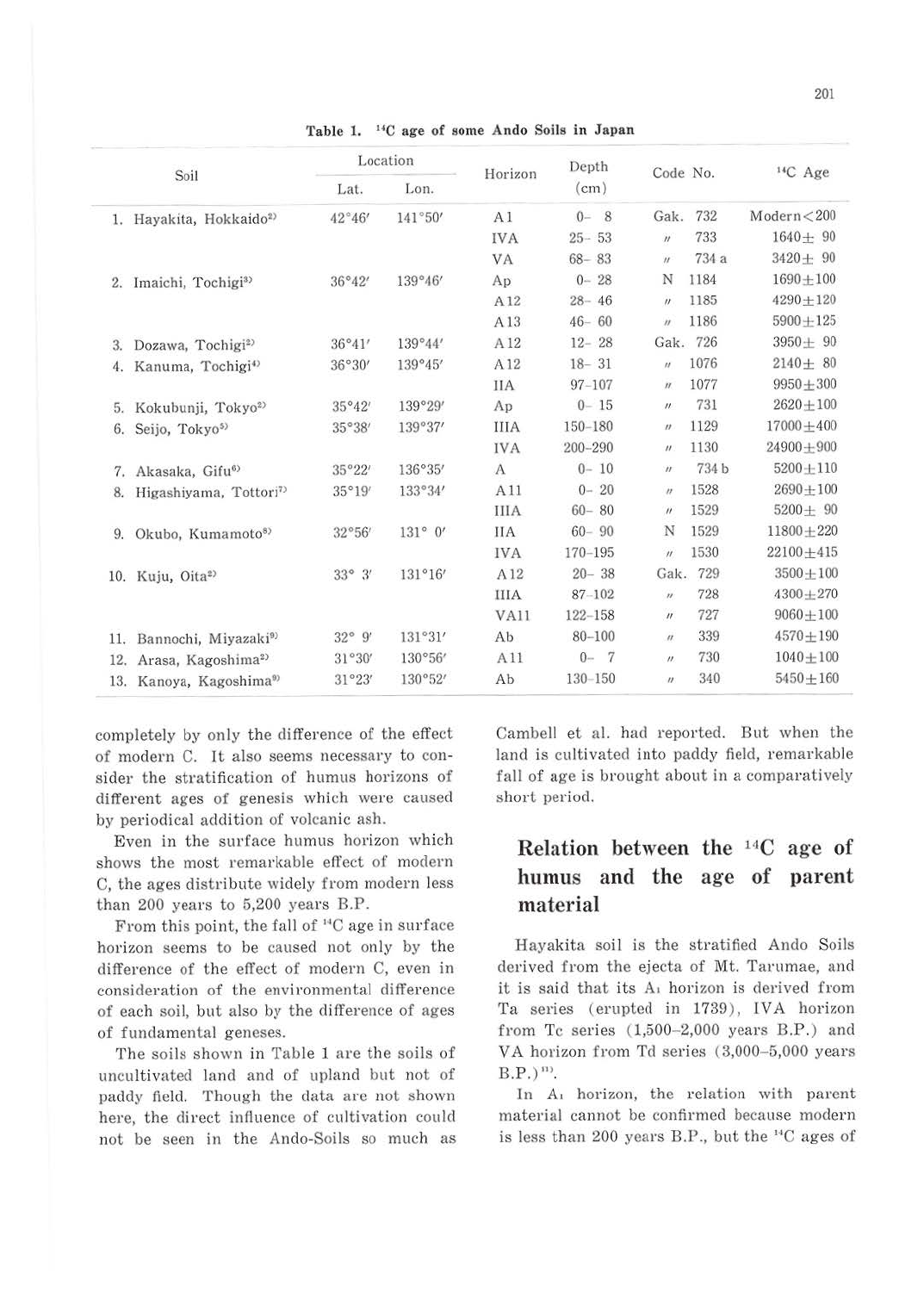IVA and VA horizons are found to be in the extent of the presumed deposition age of parent materials.

From these points, it may be suggested that the genesis of humus began comparatively immediately after the falling and deposition of parent materials and much humus was accumulated in a short period, and that the stability of accumulated humus is very high. This soil is of coarse-textured and of the permeability moderate to excessive. Even the soils are under the conditions by which the soils seem easily be affected by the new humus moved from upper buried humus horizon 01· from the uppermost surface, the influence scarcely appears on 14C age. Therefore in the buried humus horizon which contains more than 10 per cent of humus like IVA and VA horizons, the addition of new humus from upper horizon occurrs rarely or a little if any.

The humus in the buried humus horizon merely gives the minimum age to its parent material, but it gives the maximum age to its upper horizon. This latter fact is said to manifest the value of the humus in the buried humus horizon<sup>12)</sup>. But Ando Soils seems also to give valuable age to the parent material which composes the humus horizon.

## **Relation between humification degree and 14C age**

It is reported that the color of humic acid solution gradually becomes dark, the content of methoxyl-C decreases and the ratio of humic acid to fluvic acid  $(Ch/Cf)$  increases according to the advance of humification. And these facts are used to determine humification degree of various soils.

When the color density of humic acid solution of Ando Soils was determined by the system of Intemational Commission of Illumination (LC.I.) and the dominant wave length  $\lambda d(m\mu)$ , brightness  $Y(\%)$  and purity  $P(\%)$ were calculated, a very high correlation between these color components and <sup>14</sup>C age was found with each sample of which age is less than about 6,000 years B.P.



Fig. 2. Relationship between color purity of humic acid solution and <sup>14</sup>C age



Fig. 3. Relationship between Ch/Cf and <sup>14</sup>C age



Fig. 4. Relationship between C/N and <sup>14</sup>C age

Namely, apart from the climate and other factors, the color which shows the polymerization degree of humic acid is apparently